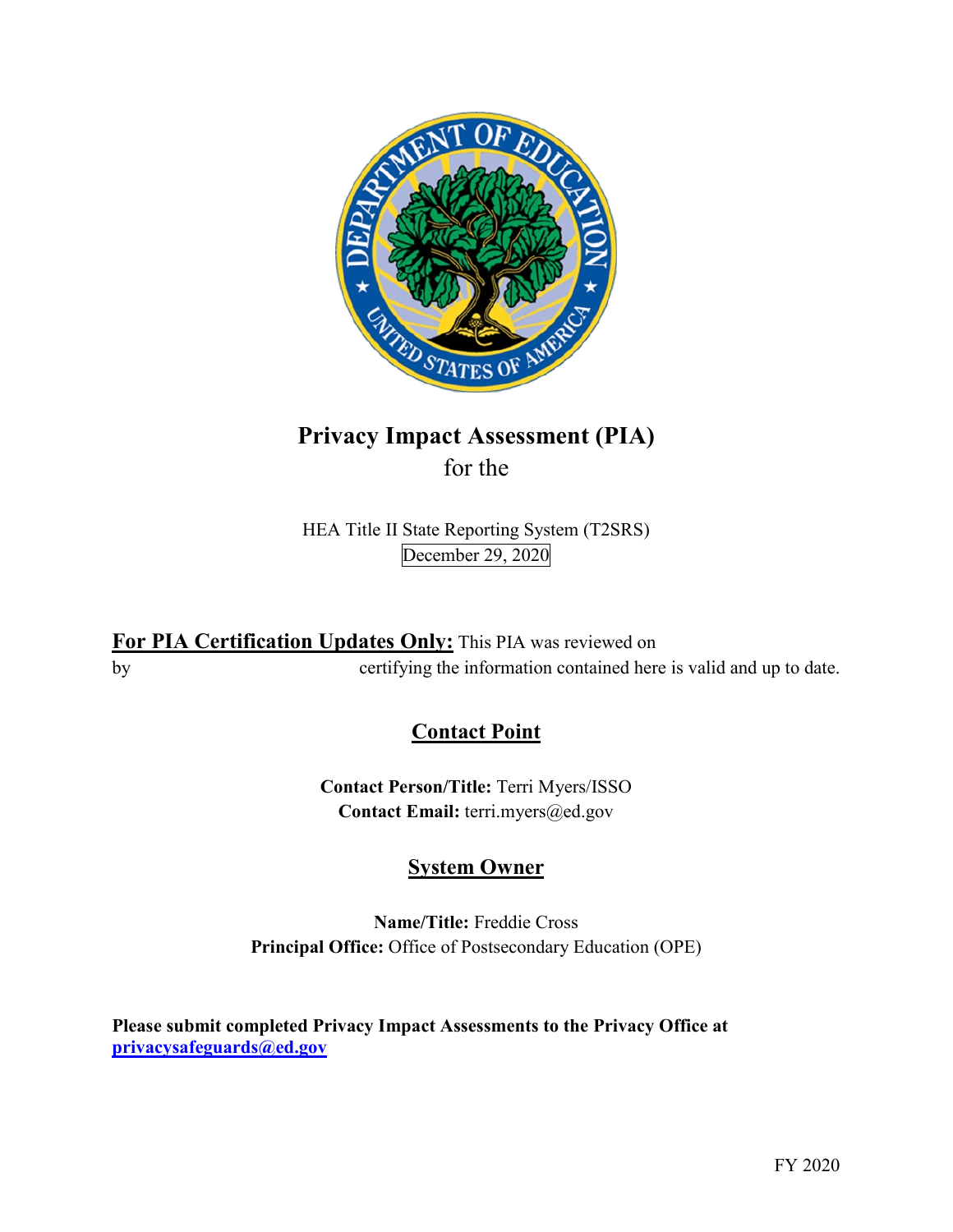*Please complete this Privacy Impact Assessment (PIA) on how personally identifiable information (PII) is collected, stored, protected, shared, and managed electronically by your system. You may wish to consult with your ISSO in completing this document. If a question does not apply to your system, please answer with N/A.* 

### **1. Introduction**

or purpose for the system. **1.1.** Describe the system including the name, acronym, and a brief description of the program

 <https://title2.ed.gov>. The data are collected by states from postsecondary institutions, alternative The Higher Education Act (HEA) Title II State Reporting System (T2SRS) supports the HEA Title II program, which gathers teacher quality data from the states in support of an annual report to Congress. Reports and data are made available to the public through a web site located at route teacher preparation programs, testing companies, and the states' own accountability systems. The data are reported by the 50 states, the District of Columbia, Puerto Rico, and other U.S. territories. Note that no identifiable information is collected or reported on individual teachers.

 Title II of HEA authorizes new federal grant programs that support the efforts of states, institutions of higher education (IHEs), and their school district partners to improve the recruitment, preparation, and support of new teachers. Title II also includes accountability measures in the form of reporting requirements for institutions and states on teacher preparation and licensing. The reported data include how institutions prepare teachers, what states require of individuals before they are allowed to teach, and how institutions and states are raising their standards for the teaching profession. These data measure the progress of teacher education programs and state efforts to improve teacher quality.

 The T2SRS includes the public web site, a state data entry application, an IHE data entry associated development and staging/testing environments. application, a data mining and reporting ("data tools") application, a project file share, and

 Data flows from the various education institutions to the state education agencies using the IHE Data flow through the system follows the path defined in the Title II reporting requirements. data entry application. The states then assemble and submit their data to the Department using the state data entry application of the T2SRS. Some data are submitted as files which can be uploaded or emailed to project staff for uploading. Uploaded files are processed to extract the data and import them into the T2SRS database. Data are also entered and edited using extensive online forms and instruments, which make up the majority of the data entry applications. Project staff also edit the data using the data entry applications.

Business contact information is collected for a primary contact at the state education agencies for use in administering the collection and reporting of data. The business contact can choose to display or not to display this contact information on the public website. Business contact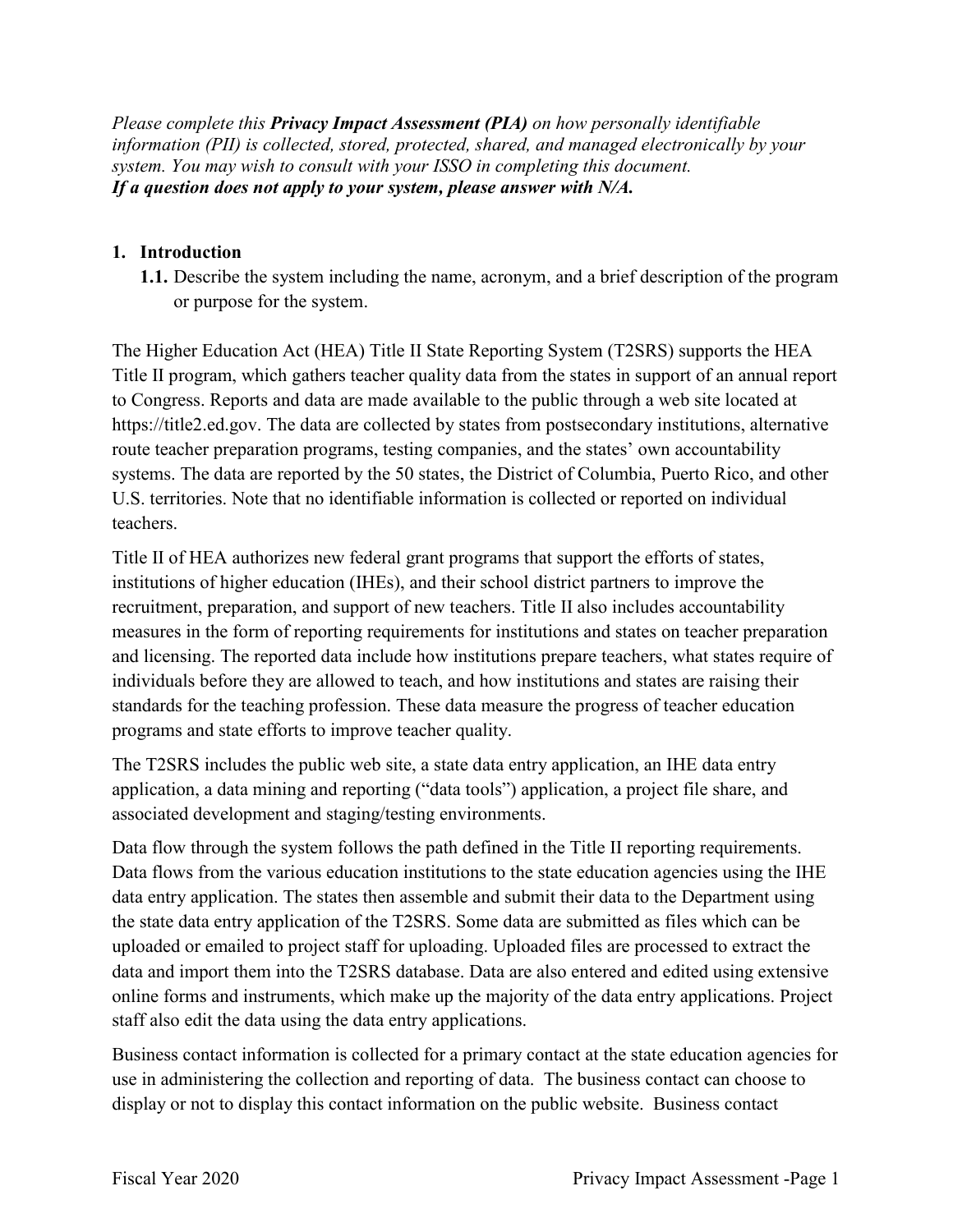displayed on the public website. information is also collected from the educational institutions but this information is not

 After the state data are uploaded, data are extracted from the database, analyzed, and assembled into the tables and text that are used in the annual report and released to the public. The text, tables, reports and files are then made available through the public web site. The annual report is delivered to OPE for approval and submission to Congress.

**1.2.** Describe the purpose for which the personally identifiable information  $(PII)^{1}$  is collected, used, maintained or shared.

 displayed on the public website. No individual teacher information is collected or maintained in this State education agencies and educational institutions submit primary contact name and work information for administration of the project. The state education agency may choose to display their contact information on the public website; the information from educational institutions is not system.

**1.3.** Is this a new system, or one that is currently in operation?

### Currently Operating System

**1.4.** Is this PIA new, or is it updating a previous version?

### Updated PIA

 The prior PIA was completed and posted in 2008. It is being updated as part of the regular review process, and to post it in the Department's current PIA template.

**1.5.** Is the system operated by the agency or by a contractor?

### Contractor

**1.5.1.** If the system is operated by a contractor, does the contract or other acquisitionrelated documents include privacy requirements?

 $\Box N/A$ 

Yes

 $\overline{a}$ 

place of birth, mother's maiden name, etc. OMB Circular A-130, page 33 <sup>1</sup> The term "personally identifiable information" refers to information which can be used to distinguish or trace an individual's identity, such as their name, social security number, biometric records, etc. alone, or when combined with other personal or identifying information which is linked or linkable to a specific individual, such as date and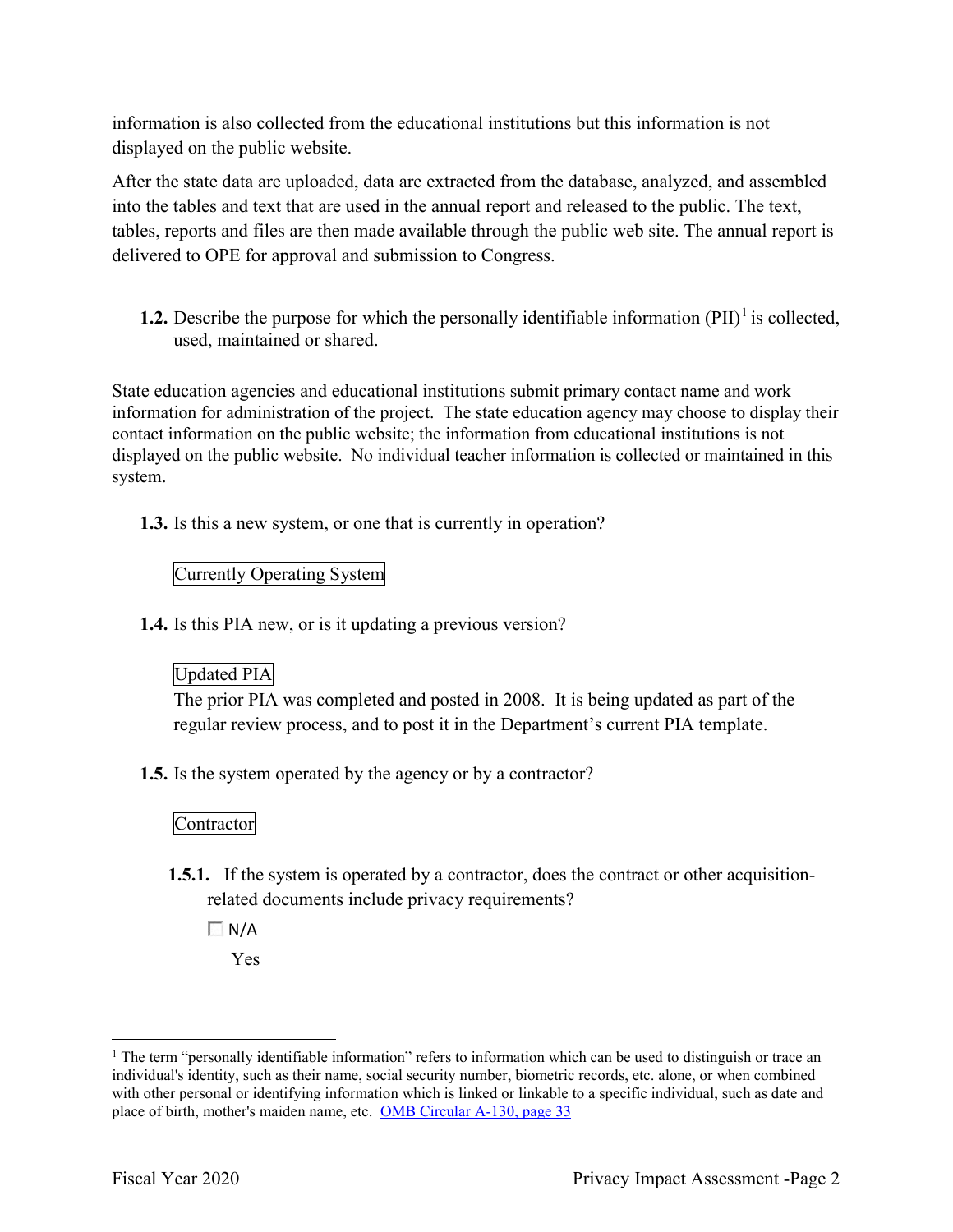## **2. Legal Authorities and Other Requirements**  *If you are unsure of your legal authority, please contact your program attorney.*

 use of data by the system? Please include name and citation of the authority. **2.1.** What specific legal authorities and/or agreements permit and regulate the collection and

 the *Higher Education Act*. The *Higher Education Opportunity Act* (Public Law 110-315) *amended* (the HEA). The HEA Title II program gathers teacher quality data from the states in The data is collected and used pursuant to the authority in Title II (Sections 205 through 208) of (HEOA) was enacted on August 14, 2008, and reauthorizes the *Higher Education Act of 1965, as*  support of an annual report to Congress, and authorizes new federal grant programs that support the efforts of states, IHEs, and their school district partners to improve the recruitment, preparation, and support of new teachers.

### **SORN**

 such as a Social Security Number or other identification? **2.2.** Is the information in this system retrieved by an individual's name or personal identifier

No

**2.2.1.** If the above answer is **YES,** this system will need to be covered by Privacy Act System of Records Notice(s)  $(SORN(s))$ .<sup>2</sup> Please provide the SORN name, number, Federal Register citation and link, or indicate that a SORN is in progress.

 $\overline{M}$  N/A

Click here to enter text.

 **2.2.2.** If the above answer is **NO**, explain why a SORN was not necessary. For Department, etc. example, the information is not retrieved by an identifier, the information is not maintained in a system of records, or the information is not maintained by the

 $\Box$  N/A

Information is not retrieved using an individual name or other identifier.

### **Records Management**

 $\overline{a}$  collected, from whom and what type of PII is collected, how the PII is shared externally (routine uses), and how to access and correct any PII maintained by ED. https://connected.ed.gov/om/Documents/SORN-Process.pdf<br>Fiscal Year 2020 Privacy Impact Assessment -Page 3  $2$  A System of Records Notice (SORN) is a formal notice to the public that identifies the purpose for which PII is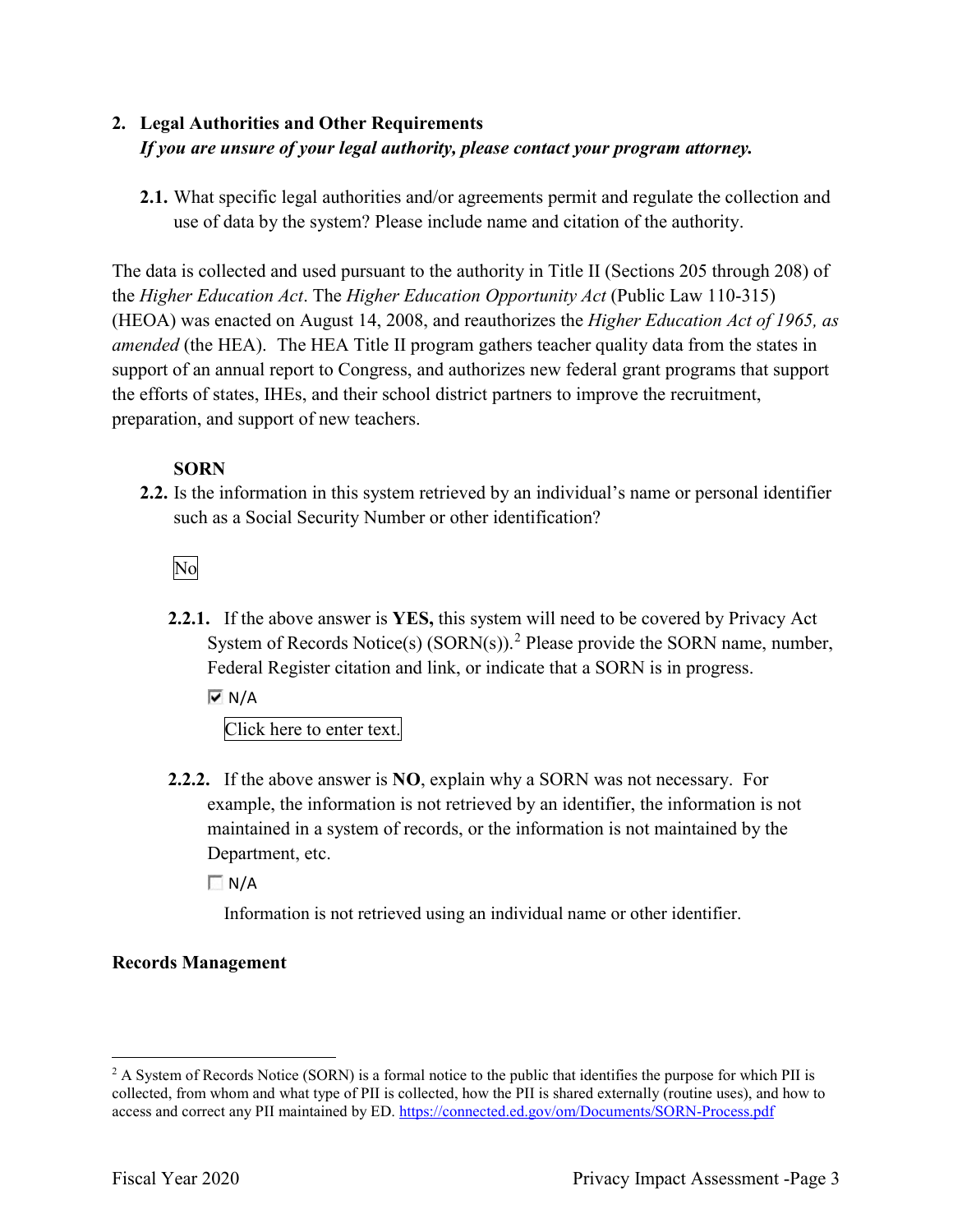**If you do not know your records schedule, please consult with your records liaison or send an email to [RMHelp@ed.gov](mailto:RMHelp@ed.gov)** 

 **2.3.** What is the records retention schedule approved by National Archives and Records Administration (NARA) for the records contained in this system? Please provide all relevant NARA schedule numbers and disposition instructions.

The Department of Education records schedule is 254: Grants Administration and Management Files (N1-441-11-001). Records are destroyed 10 years after last action is taken on the file, but longer retention is authorized if required for business use.

**2.4.** Is the PII contained in this system disposed of appropriately, and in accordance with the timelines in the records disposition schedule?

Yes

### **3. Characterization and Use of Information**

### **Collection**

**3.1.** List the specific PII elements (e.g., name, email, address, phone number, date of birth, Social Security, etc.) that the system collects, uses, disseminates, or maintains.

 address. The state education agency may choose to display, or not to display, the contact information on the public website; the information for educational institutions is not displayed. The information collected is business contact information for contacts at state education agencies and educational institutions. The information collected is name, title, organization/institution name, business address of organization/institution, business phone and fax, and business email

stated in Question 1.2?<br>Yes **3.2.** Does the system collect only the minimum amount required to achieve the purpose

T2SRS collects only the minimum information necessary to administer the program. Contact information is needed to communicate with the institutions and state agencies. No information is collected that is not required to achieve these purposes.

**3.3.** What are the sources of PII collected (e.g., individual, school, another agency, commercial sources, etc.)?

The state education agencies and educational institutions provide the information.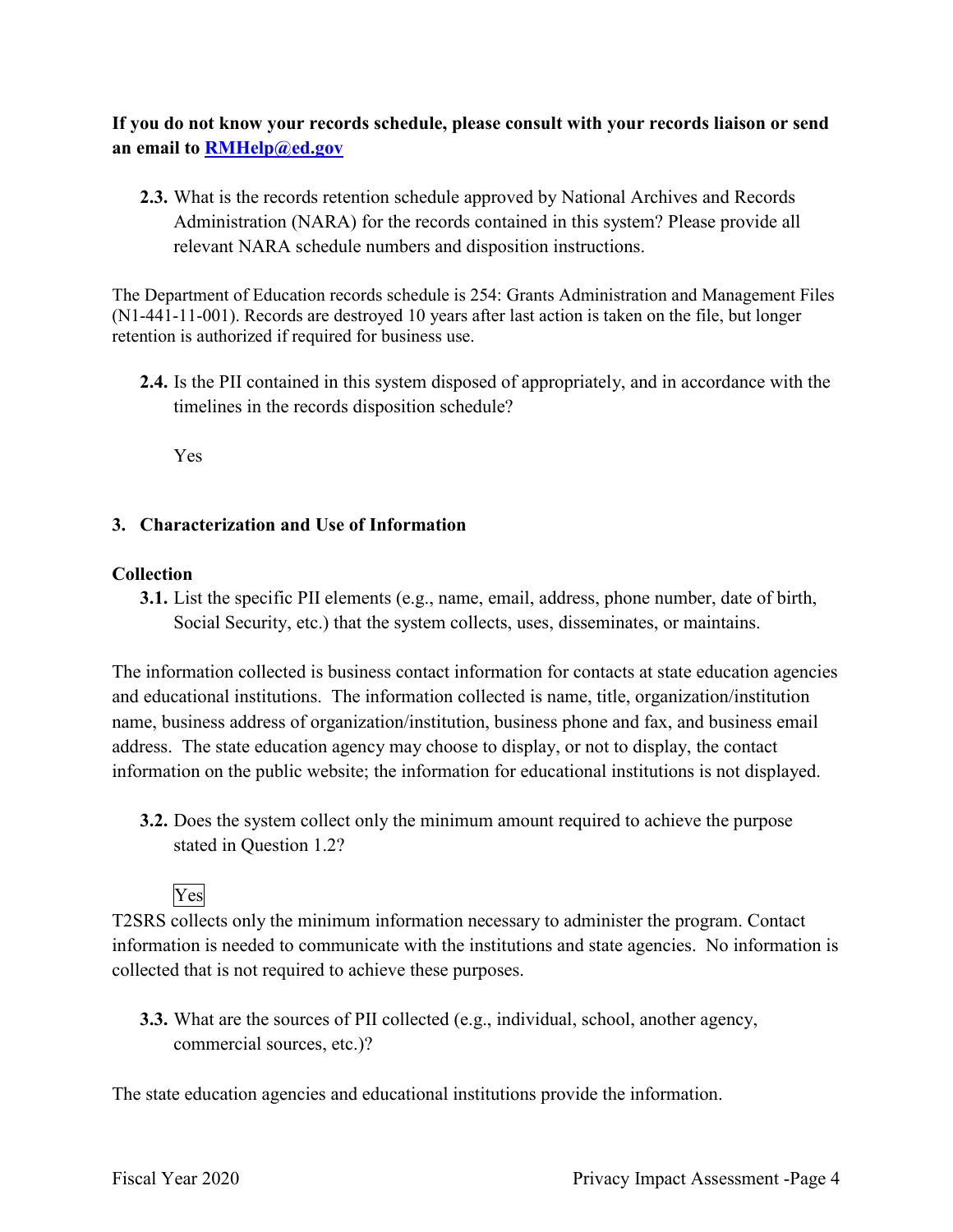**3.4.** How is the PII collected from the stated sources listed in Question 3.3 (e.g., paper form, web page, database, etc.)?

The information is collected through forms on the website.

**3.5.** How is the PII validated or confirmed to ensure the integrity of the information collected?<sup>3</sup> Is there a frequency at which there are continuous checks to ensure the PII remains valid and accurate?

 The state education agencies and educational institutions provide the information and any and institutions. These agencies/institutions provide data and updates on at least an annual basis. updates or corrections. Errors are identified if the Department is unable to contact the agencies

### **Use**

**3.6.** Describe how the PII is used to achieve the purpose stated in Question 1.2 above.

 contact information for project administrators to contact the agencies/institutions if needed. State State education agencies and educational institutions submit primary contact name and work education agencies may also choose to display their information on the public website for use by the general public.

prior to deployment or for training employees?<br>No **3.7.** Is the system using PII for testing/researching new applications or information systems

**3.7.1.** If the above answer is **YES,** what controls are in place to minimize the risk and protect the data?

 Click here to enter text.  $\overline{M}$  N/A

# **Social Security Numbers**

*It is the Department's Policy that, in order to collect Social Security Numbers, the System Owner must state the collection is: 1) authorized by law, 2) necessary for an agency purpose, and 3) there is no reasonable alternative.* 

 $\overline{a}$ and communication with the individual whose information it is. 3 Examples include restricted form filling, account verification, editing and validating information as it's collected, and communication with the individual whose information it is.<br>Fiscal Year 2020 Privacy Impact Assessment -Page 5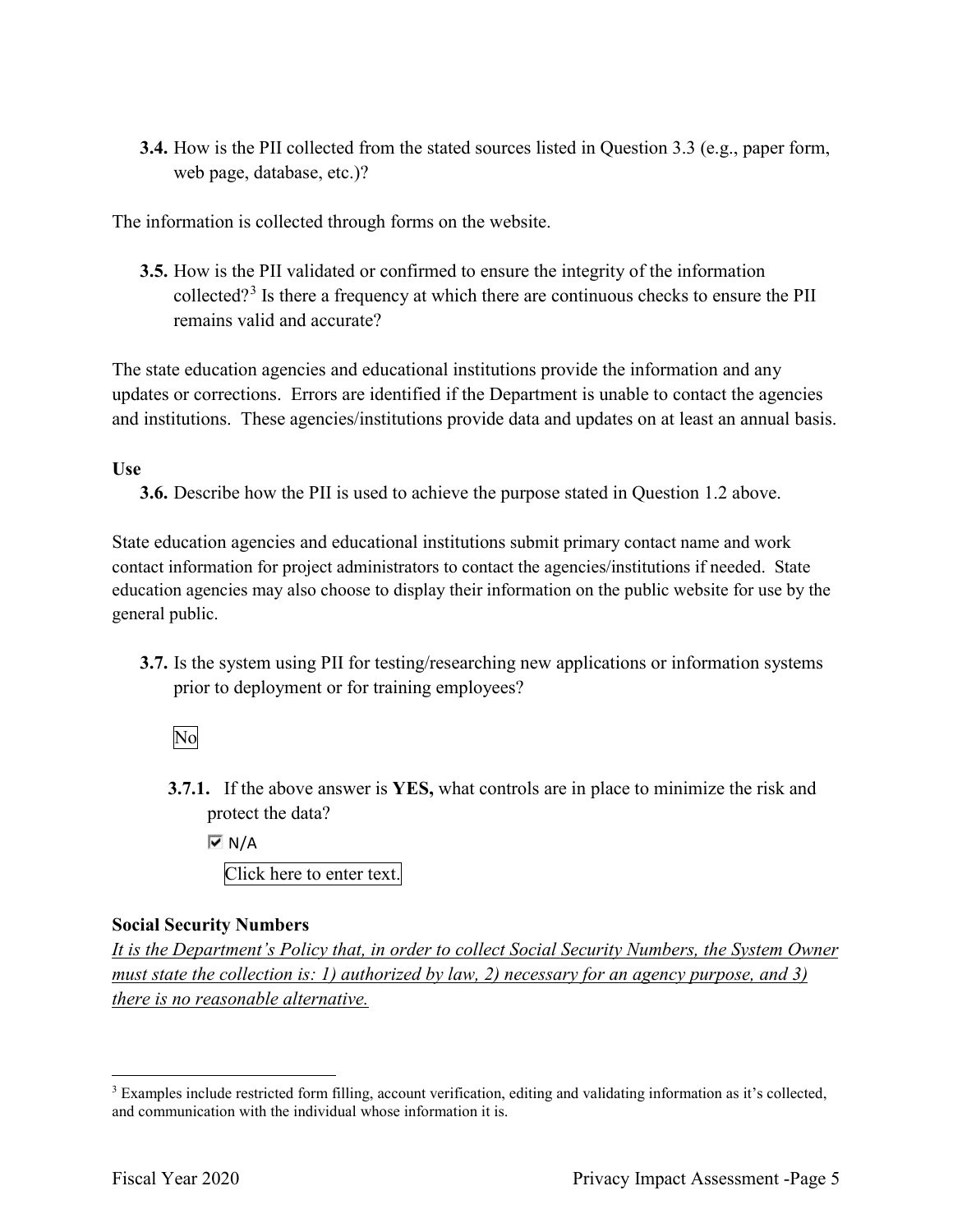**3.8.** Does the system collect Social Security Numbers? Note that if the system maintains Social Security Numbers but does not explicitly collect them, answer 3.8.1 to address the purpose for maintaining them.

No

**3.8.1.** If the above answer is **YES**, explain the purpose for its collection, and how the SSN will be used.

 $\overline{M}$  N/A Click here to enter text.

**3.8.2.** Specify any alternatives considered in the collection of SSNs and why the alternatives were not selected.

 $\overline{M}$  N/A Click here to enter text.

- **4. Notice** 
	- its collection (e.g., direct notice, such as a Privacy Act Statement (if applicable) or public notice, such as a SORN, PIA,)? If notice is not provided, explain why not. **4.1.** How does the system provide individuals with notice about the collection of PII prior to

 agencies and educational institutions to support the administration of the program. The state The data are provided voluntarily to provide work contact information for the state education education agencies are also provided with an option to display their information on the public website.

- **4.2.** Provide the text of the notice or the link to the webpage where the notice is posted if notice is provided other than by SORN or PIA.
	- $\Box$  N/A

 displayed on the public website. This indication can be changed at any time by the state education agency through the T2SRS; or by contacting the project personnel at (877) 684-8532 The state education agencies are provided with a simple checkbox on the work contact information collection screen to indicate "Public Contact". If checked, the information is or title $2\omega$  westat.com and an administrator can change the selection.

**4.3.** What opportunities are available for individuals to consent to uses (including new uses of previously collected PII), decline to provide PII, or opt out of the project?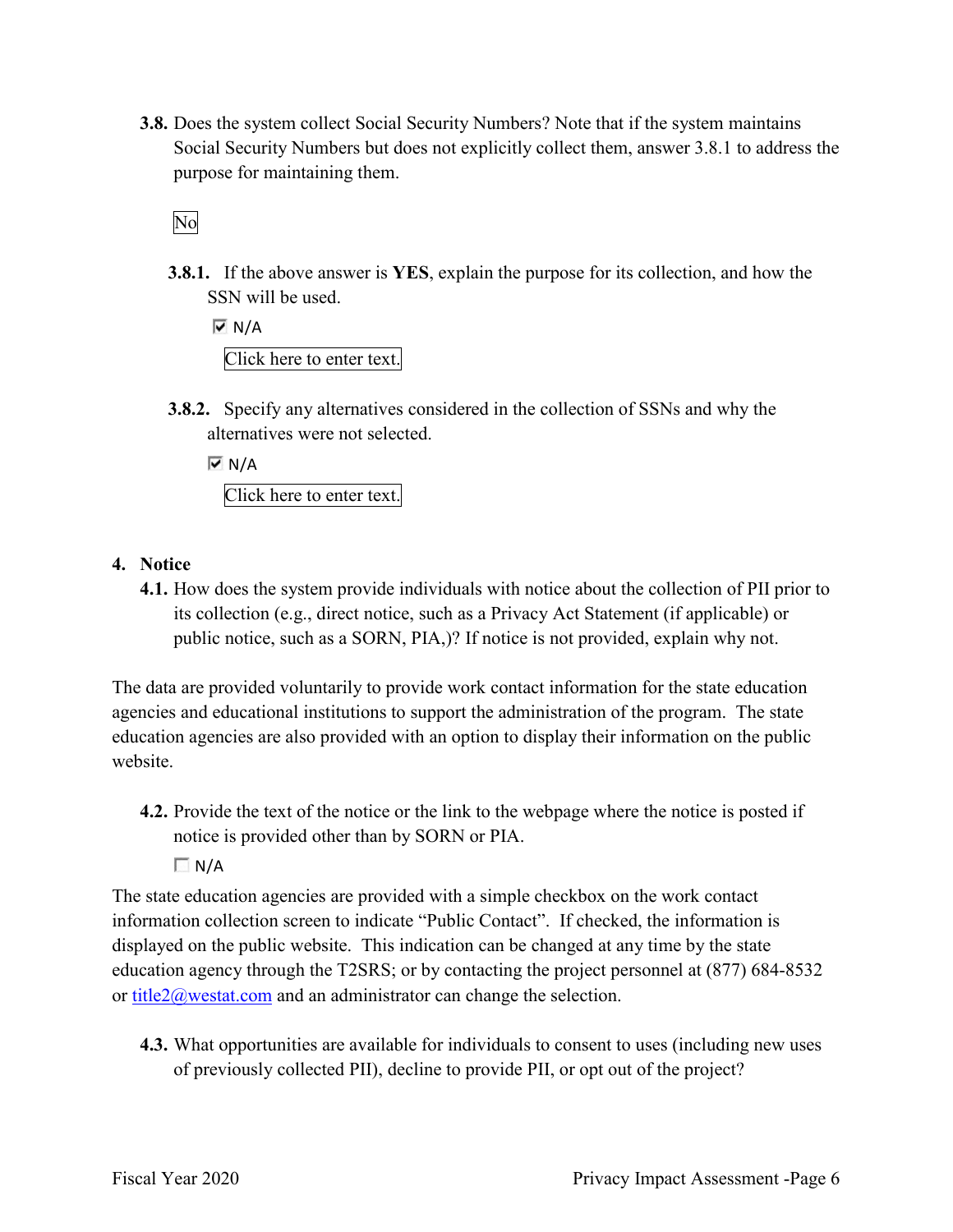public website. The information is provided voluntarily by the state education agencies and educational institutions to provide work contact information for administrators of the project. The state education agencies can also choose to display, or not to display, the information to users of the

 are aware of and can consent to, where feasible, these changes? **4.4.** Is the notice referenced in Question 4.1 reviewed and revised when there are changes in the practice, policy, or activities that affect the PII and privacy to ensure that individuals

Yes

### **5. Information Sharing and Disclosures**

### **Internal**

 **5.1.** Will PII be shared internally with other ED principal offices? If the answer is **NO**, please skip to Question 5.4.

No

**5.2.** What PII will be shared and with whom?

 Click here to enter text.  $\overline{M}$  N/A

 organizations? **5.3.** What is the purpose for sharing the specified PII with the specified internal

 Click here to enter text.  $\overline{M}$  N/A

### **External**

**5.4.** Will the PII contained in the system be shared with external entities (e.g. another agency, school district, the public, etc.)? If the answer is **NO**, please skip to Question 6.1.

Yes

 **5.5.** What PII will be shared and with whom? List programmatic disclosures only.<sup>4</sup> **Note: If you are sharing Social Security Numbers externally, please specify to** 

<sup>-</sup> 4 If this information is covered by Privacy Act System of Records Notice (SORN) please list only relevant programmatic disclosures listed under the Routine Uses section.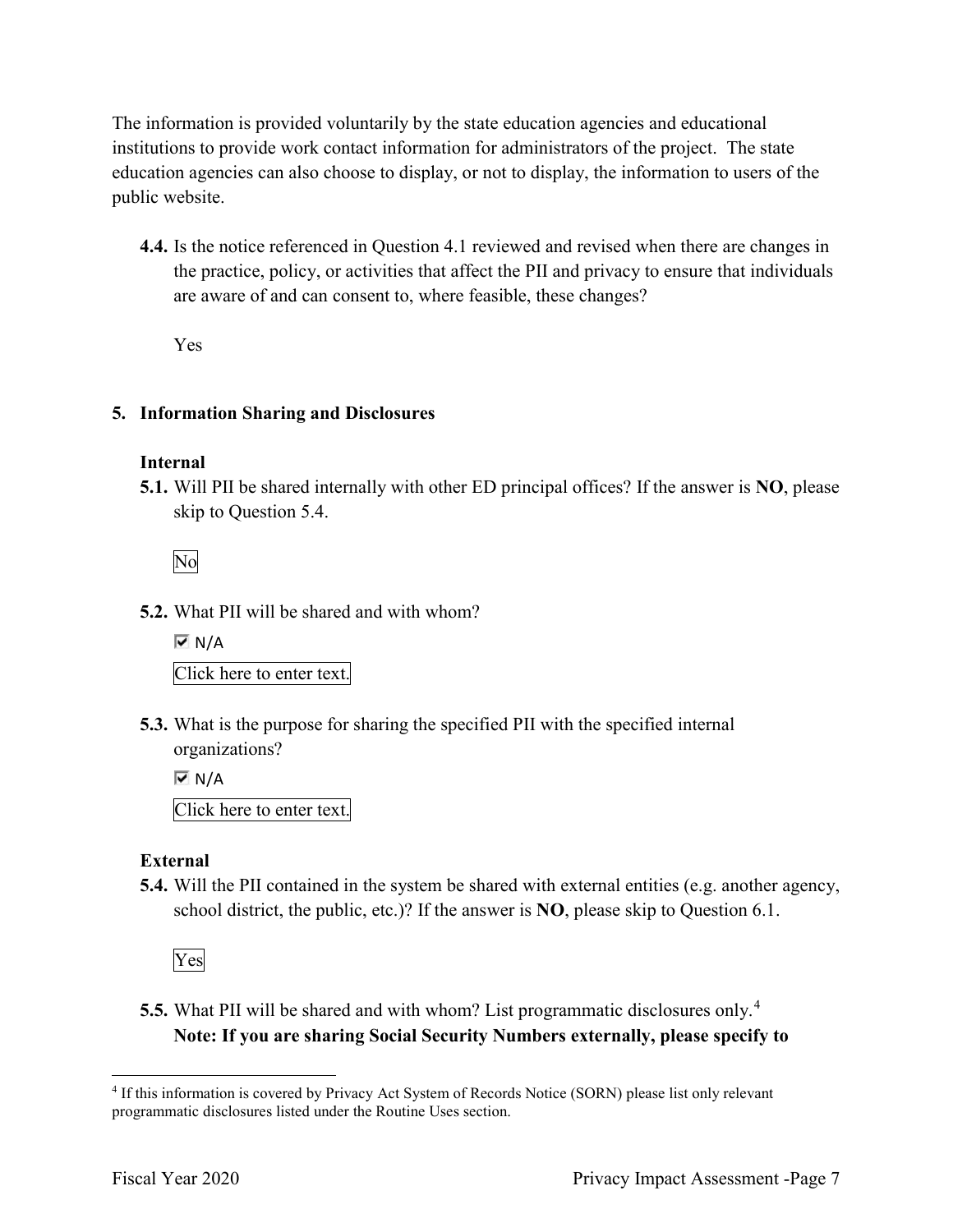### **whom and for what purpose**.

 $\Box$  N/A

 displayed on the public website. This information is not provided elsewhere. If a state education agency so chooses, work contact information for the primary contact will be

**5.6.** What is the purpose for sharing the PII with the specified external entities?

 $\Box N/A$ 

The contact information is shared for use by users of the public website.

**5.7.** Is the sharing with the external entities authorized?

 $\Box$  N/A Yes

The state education agency authorizes the sharing of the work contact information.

**5.8.** Is the system able to provide and retain an account of any disclosures made and make it available upon request?

 $\Box$  N/A Yes

 **5.9.** How is the PII shared with the external entity (e.g. email, computer match, encrypted line, etc.)?

 $\Box$  N/A

The work contact information is displayed on the public website.

 Memorandum of Understanding (MOU), or other type of approved sharing agreement **5.10.** Is the sharing pursuant to a Computer Matching Agreement (CMA), with another agency?

 $\Box$  N/A No

**5.11.** Does the project place limitation on re-disclosure?

 $\Box$  N/A

No

### **6. Redress**

**6.1.** What are the procedures that allow individuals to access their own information?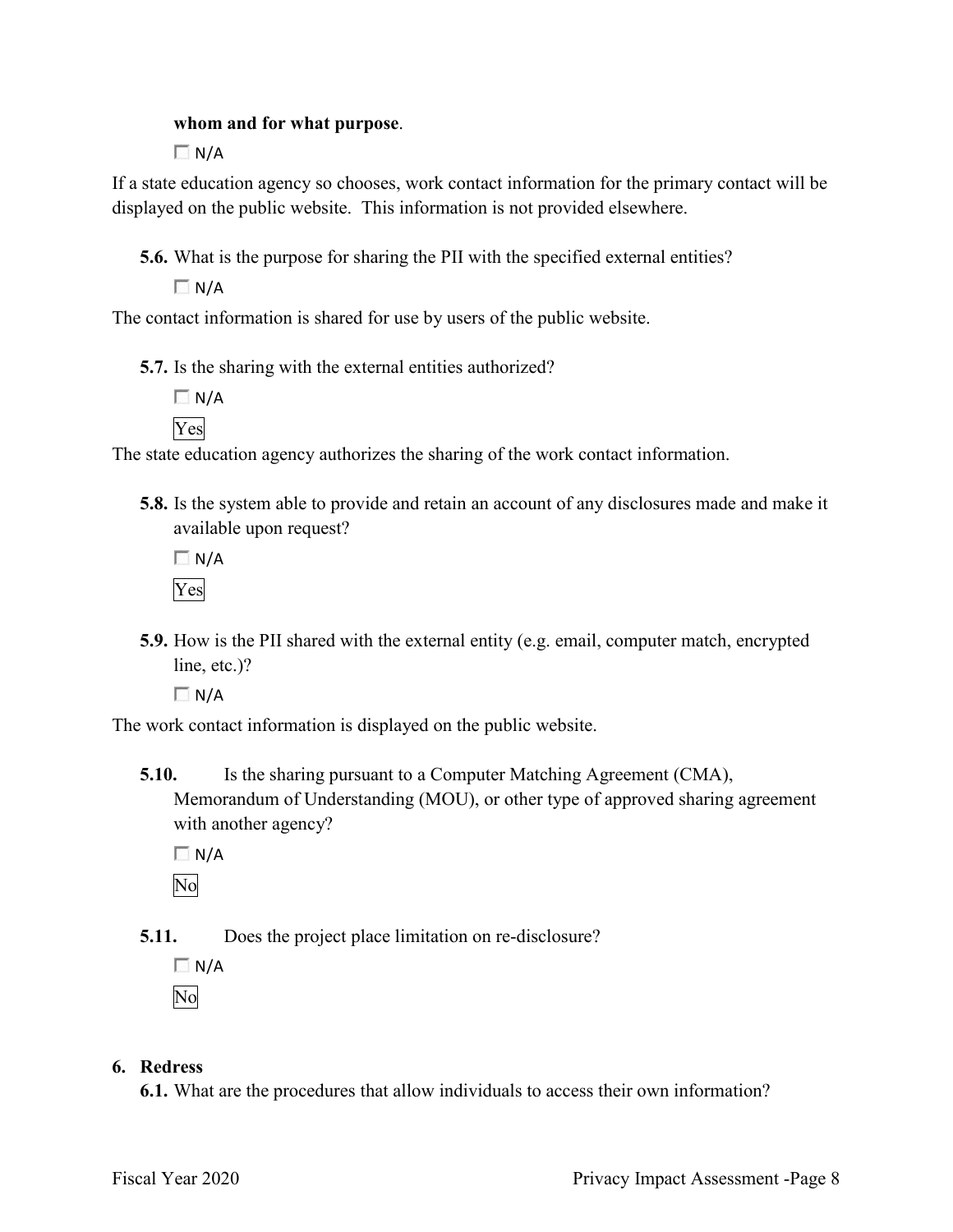The state education agencies and educational institutions have access to and may update their information at any time.

 **6.2.** What procedures are in place to allow the subject individual to correct inaccurate or erroneous information?

 The state education agencies and educational institutions have access to and may update their information at any time.

**6.3.** How does the project notify individuals about the procedures for correcting their information?

 The state education agencies and educational institutions have access to and may update their information at any time. No explicit instructions or procedures are provided to the state education agencies or educational institutions for correcting their information. Data is collected and reported by the state education agencies and educational institutions through the T2SRS on an annual basis, and it is incumbent on the agencies/institutions to ensure their information is correct.

### *7.* **Safeguards**

### *If you are unsure which safeguards will apply, please consult with your ISSO.*

**7.1.** Does the principal office work with their CSO/ISSO to build privacy & security into the system and build privacy extensions to the extent feasible?



**7.2.** Is an Authority to Operate (ATO) required?



**7.3.** Under NIST FIPS Pub. 199, what is the security categorization of the system: **Low, Moderate, or High?** 

 $\Box$  N/A Low

**7.4.** What administrative, technical, and physical safeguards are in place to protect the information?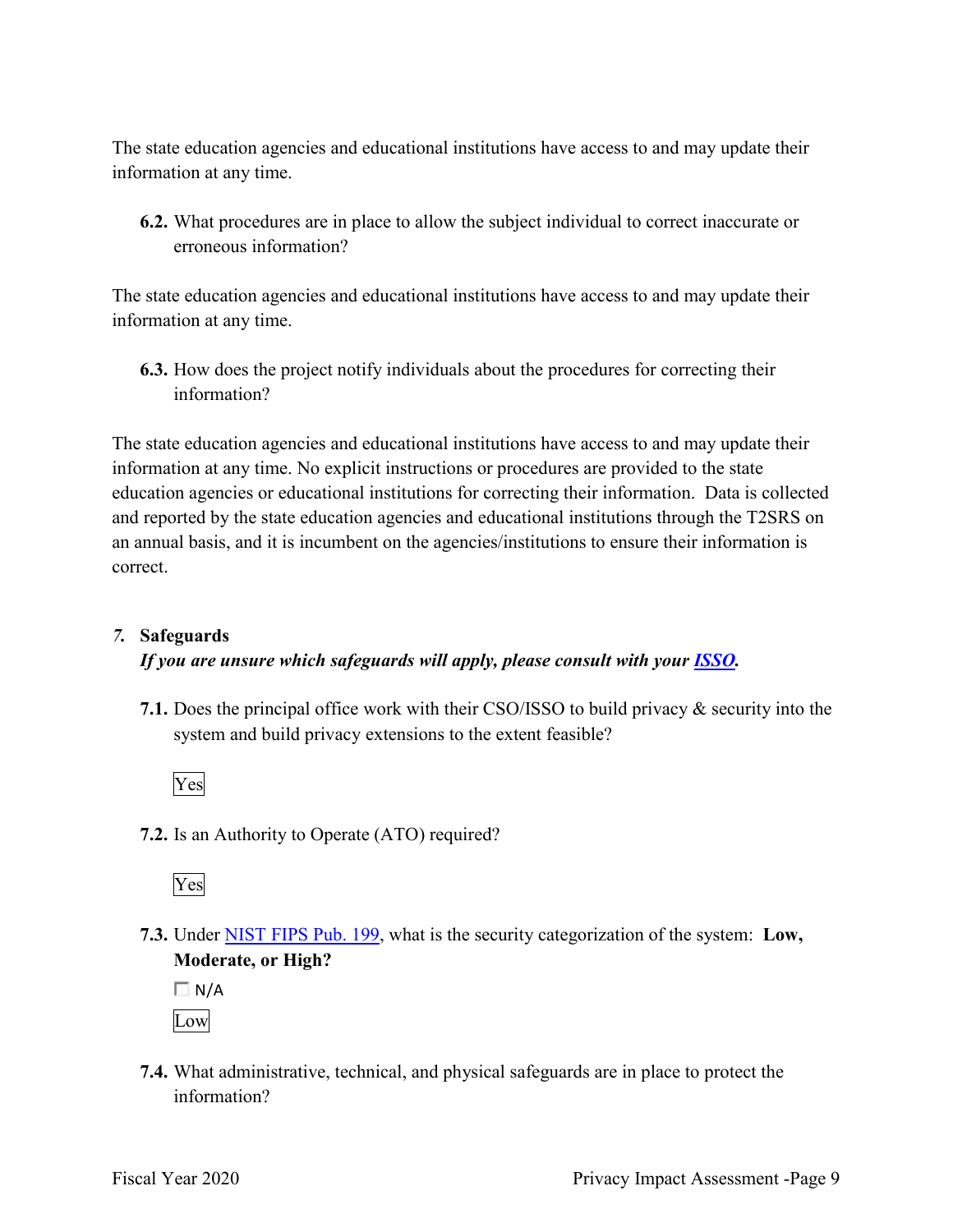T2SRS only supports secure communication protocols for both T2SRS users and the T2SRS application/website. All personnel working with the T2SRS agree to established rules of behavior. Personnel in system administration and support roles must successfully complete personnel background screening for moderate risk and complete additional training including role-based, incident response, and disaster recovery training.

Physical security of electronic data will be maintained in a secured data center, access to which is controlled by multiple access controls. T2SRS technical and administrative controls are in compliance with the Federal Information Security Management Act (FISMA) and with National Institute of Standards and Technology (NIST) standards and guidelines. The T2SRS has been certified and assessed at a FISMA LOW level by the Department and documented in an authorization to operate (ATO).

 The system is hosted entirely by a contractor, Westat, at the main computer center at the corporate campus in Rockville, MD. It does not include any government furnished equipment (GFE), government furnished software, dedicated hardware, dedicated software, or virtual systems.

The system stores, processes, and transmits all project information in whatever form. Secure spaces and containers, staff offices, and data centers are located at Westat's corporate campus on Research Boulevard in Rockville, MD. Two data centers, each in a separate building across the campus from one another, host project systems and provide local and external connectivity. The data centers operate 24 hours a day, 7 days a week, with operators on site every day, including late evening shifts during the week.

 **7.5.** Is the information in the system appropriately secured in accordance with the IT security requirements and procedures as required by Federal law and policy?

Yes

**7.6.** Has a risk assessment been conducted where appropriate security controls to protect against that risk have been identified and implemented?

Yes

 ensure the security controls continue to work properly at safeguarding the PII. **7.7.** Please describe any monitoring, testing or evaluation conducted on a regular basis to

 T2SRS is authorized for operation in accordance with the Department's Security Authorization Program. As part of the ATO granted by the Security Authorization Program, T2SRS will be required to comply with both the current version of NIST Special Publication (SP) 800-137, Information Security Continuous Monitoring (ISCM) for Federal Information Systems and organizations and the Department's Information Security Continuous Monitoring Roadmap.